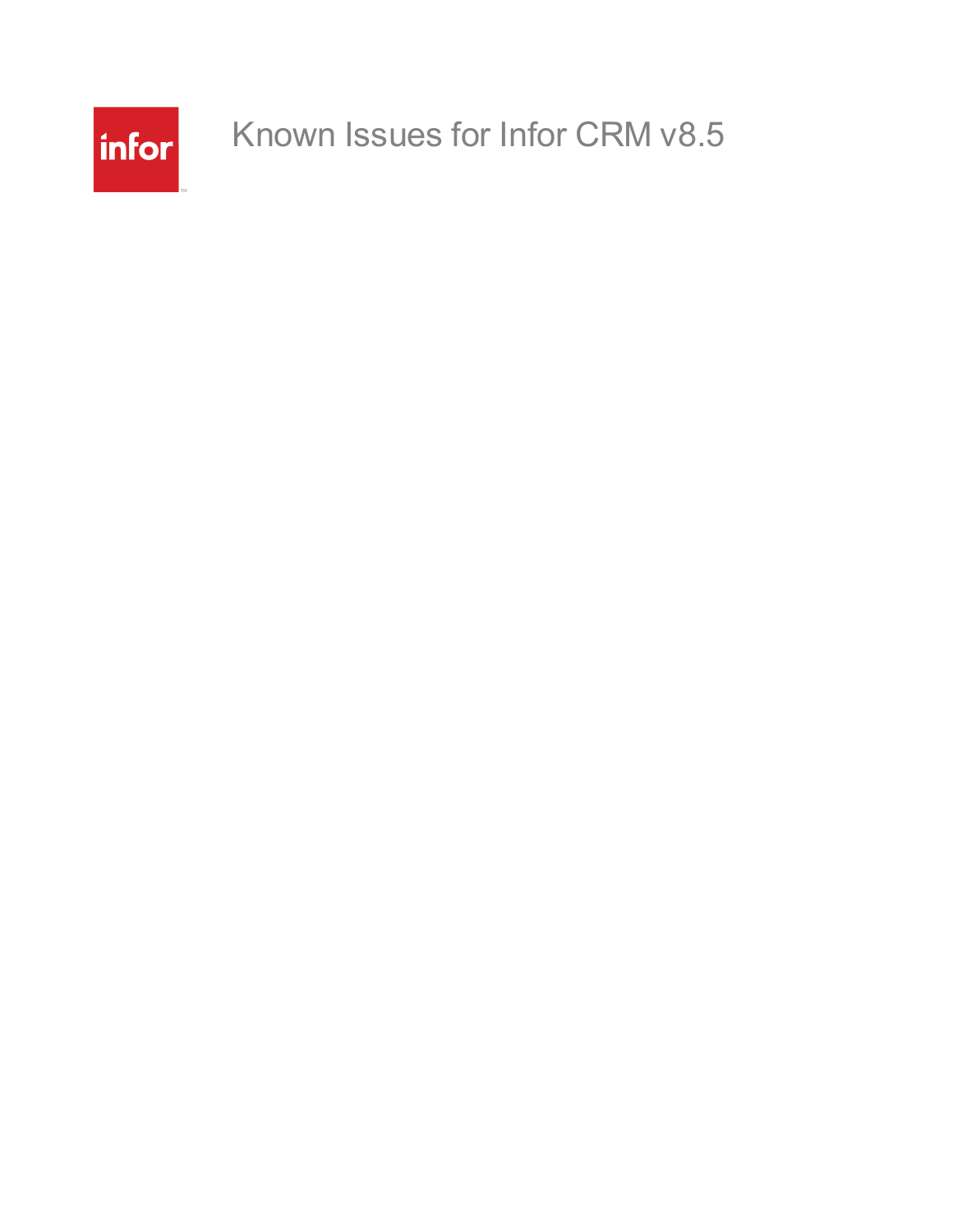**Copyright © 2021 Infor**

#### **Important Notices**

The material contained in this publication (including any supplementary information) constitutes and contains confidential and proprietary information of Infor. By gaining access to the attached, you acknowledge and agree that the material (including any modification, translation or adaptation of the material) and all copyright, trade secrets and all other right, title and interest therein, are the sole property of Infor and that you shall not gain right, title or interest in the material (including any modification, translation or adaptation of the material) by virtue of your review thereof other than the non-exclusive right to use the material solely in connection with and the furtherance of your license and use of software made available to your company from Infor pursuant to a separate agreement, the terms of which separate agreement shall govern your use of this material and all supplemental related materials ("Purpose").

In addition, by accessing the enclosed material, you acknowledge and agree that you are required to maintain such material in strict confidence and that your use of such material is limited to the Purpose described above. Although Infor has taken due care to ensure that the material included in this publication is accurate and complete, Infor cannot warrant that the information contained in this publication is complete, does not contain typographical or other errors, or will meet your specific requirements. As such, Infor does not assume and hereby disclaims all liability, consequential or otherwise, for any loss or damage to any person or entity which is caused by or relates to errors or omissions in this publication (including any supplementary information), whether such errors or omissions result from negligence, accident or any other cause.

Without limitation, U.S. export control laws and other applicable export and import laws govern your use of this material and you will neither export or re-export, directly or indirectly, this material nor any related materials or supplemental information in violation of such laws, or use such materials for any purpose prohibited by such laws.

#### **Publication Information**

Release: 8.5 Publication date: 2/24/2021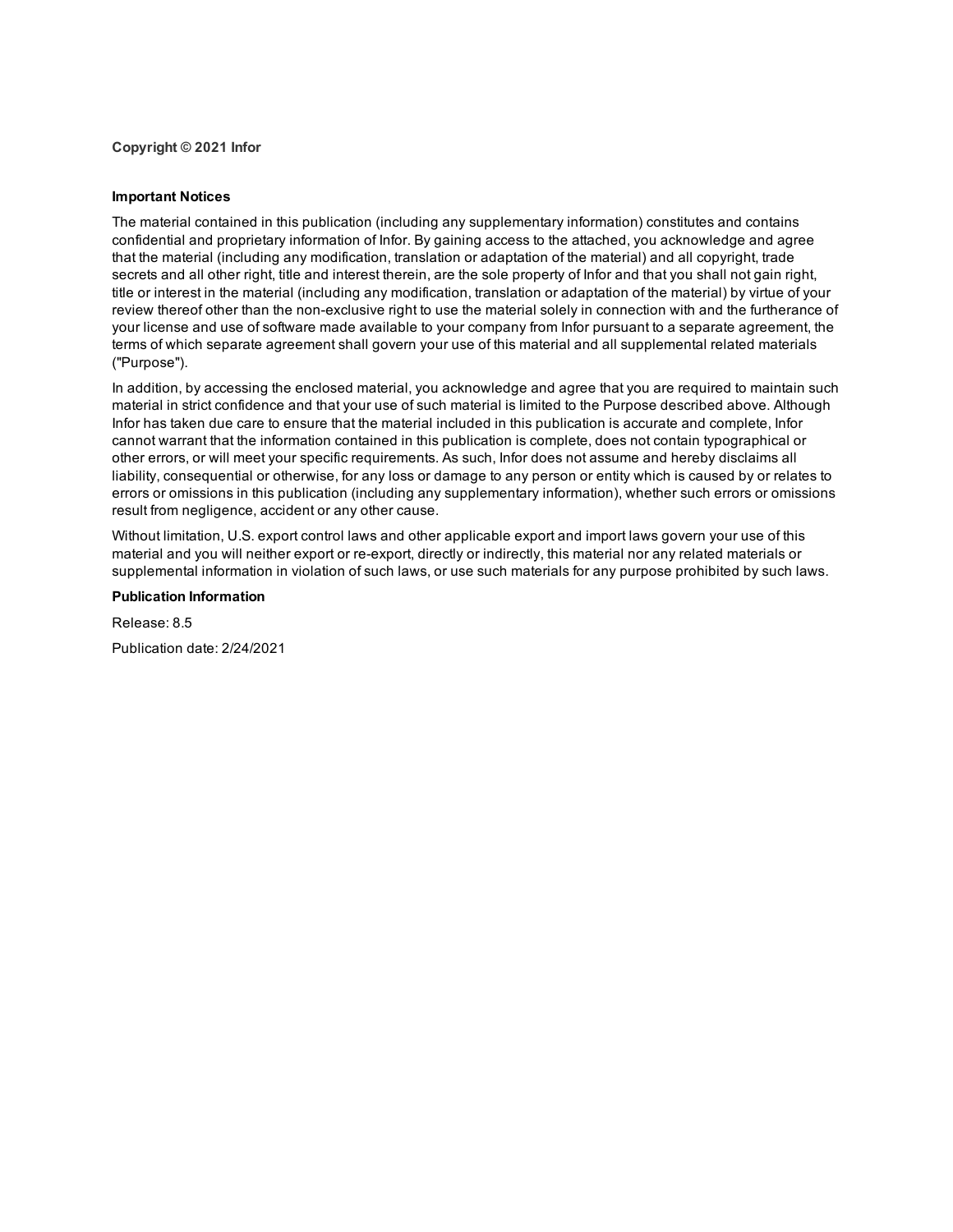# Introduction

Infor CRM is a leading customer relationship management solution that enables small to medium-sized businesses to acquire, retain, and develop profitable customer relationships through integrated Sales, Marketing, Customer Service, Accounting Integration, and Support automation solutions.

### **About this Guide**

This document describes the known issues in Infor CRM version 8.5.

## **Contacting Infor**

If you have questions about Infor products, go to Infor Concierge at [https://concierge.infor.com/](https://icp.cloud.infor.com/infor/0c859ff0-1676-4dd6-8712-2641ed1ee870?favoriteContext=%7B%22type%22%3A%22page%22%2C%22id%22%3A%221780b62e-dacb-4fae-b360-cda8ebd0be07%22%7D&LogicalId=lid://infor.homepages.1) and create a support incident.

If we update this document after the product release, we will post the new version on the Infor Support Portal. To access documentation, select **Search** > **Browse Documentation**. We recommend that you check this portal periodically for updated documentation.

If you have comments about Infor documentation, contact [documentation@infor.com.](mailto:documentation@inform.com)

### **Known Issues for v8.5**

This is a list of known issues for the Infor CRM v8.5 release.

| <b>Defect</b>  | <b>Description</b>                                                                                                                                                        |
|----------------|---------------------------------------------------------------------------------------------------------------------------------------------------------------------------|
| INFORCRM-25802 | Newly created property in 8.5 is not marked as Is Custom in the entity<br>properties grid.                                                                                |
| INFORCRM-25874 | In a multi-currency environment, when scrolling through guotes or sales<br>order detail views, the currency code does not display correctly.                              |
| INFORCRM-25883 | In a Back Office integrated environment, promoting a quote that was<br>created without adding a warehouse location causes an error to display.                            |
| INFORCRM-25888 | The Offline Client SIxClient portal displays an error and will not open. The<br>exception error Is not written to the event log. See KB 2180203 to resolve<br>this issue. |
| INFORCRM-25905 | Actions bundle fails to install if the connection alias name is different than<br>the database name.                                                                      |
| INFORCRM-25912 | In a Back Office integrated and Oracle environment, the Outbound<br>transaction record remains in 666 status and a process BOD is not                                     |